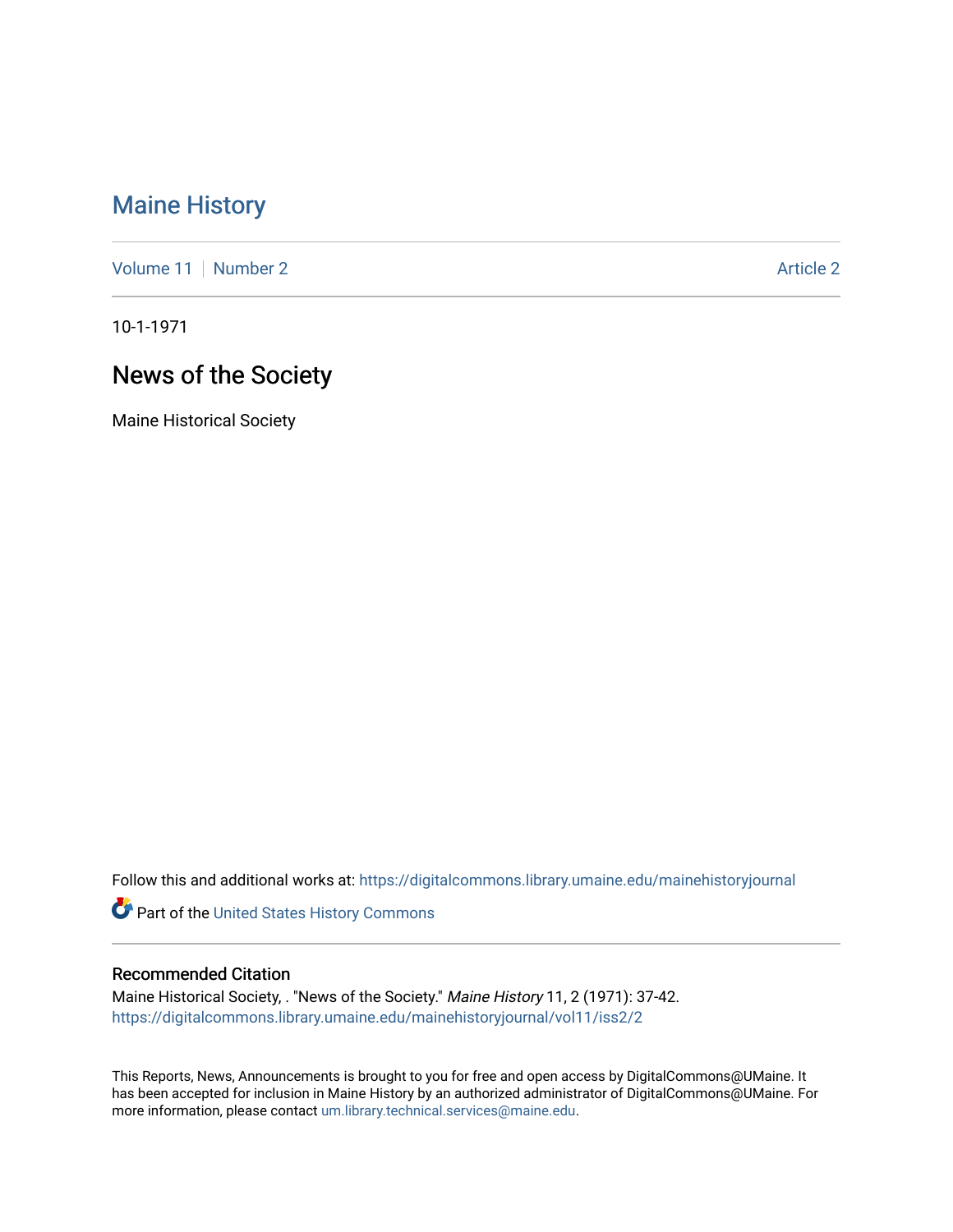#### *MAINE HISTORICAL SOCIETY NEWSLETTER*

Volume eleven, Number two\_\_\_\_\_\_\_\_\_\_\_\_\_\_\_\_\_\_\_\_\_\_\_\_\_\_\_\_\_ Fall, <sup>1971</sup> Published quarterly at 485 Congress Street Portland, Maine 04111

#### *NEWS OF THE SOCIETY*

The 150th anniversary of the Society will be observed at a Special Meeting in Portland on April 22, 1972. Dr. Clifford K. Shipton, *Director Emeritus* of the American Antiquarian Society will be principal speaker for the occasion. Annual Meeting of the Society will be held at Brunswick on Saturday, June  $24$ , 1972. Full details of both meetings will be announced later, but we hope this early warning will motivate you to mark at least *one* of your 1972 Christmas Calendars.

Membership in the Society continues to grow at a good, steady pace. This issue of the *Newsletter* will be received by 1517 members compared with 1404 members last February. Despite such signs of health, the Maine Historical Society is no more immune from this country'<sup>s</sup> severe inflation costs than any other institution. The increase in postal rates along with other goods and services was anticipated by the Standing Committee last spring.

In an effort to sustain the work of the Society at its present level, the Standing Committee voted to increase the dues for Active Membership by \$2.00 at their regular meeting in March. This was done with great reluctance; however, the Standing Committee felt that it would rather rely on the loyalty of Maine Historical Society'<sup>s</sup> members than curtail our present level of activity or risk jeopardizing the entire future of the Society by running dangerously into debt.

The new dues schedule effective for the year <sup>1972</sup> will be:

| \$8.00   |
|----------|
| \$20.00  |
| \$50.00  |
| \$200.00 |
|          |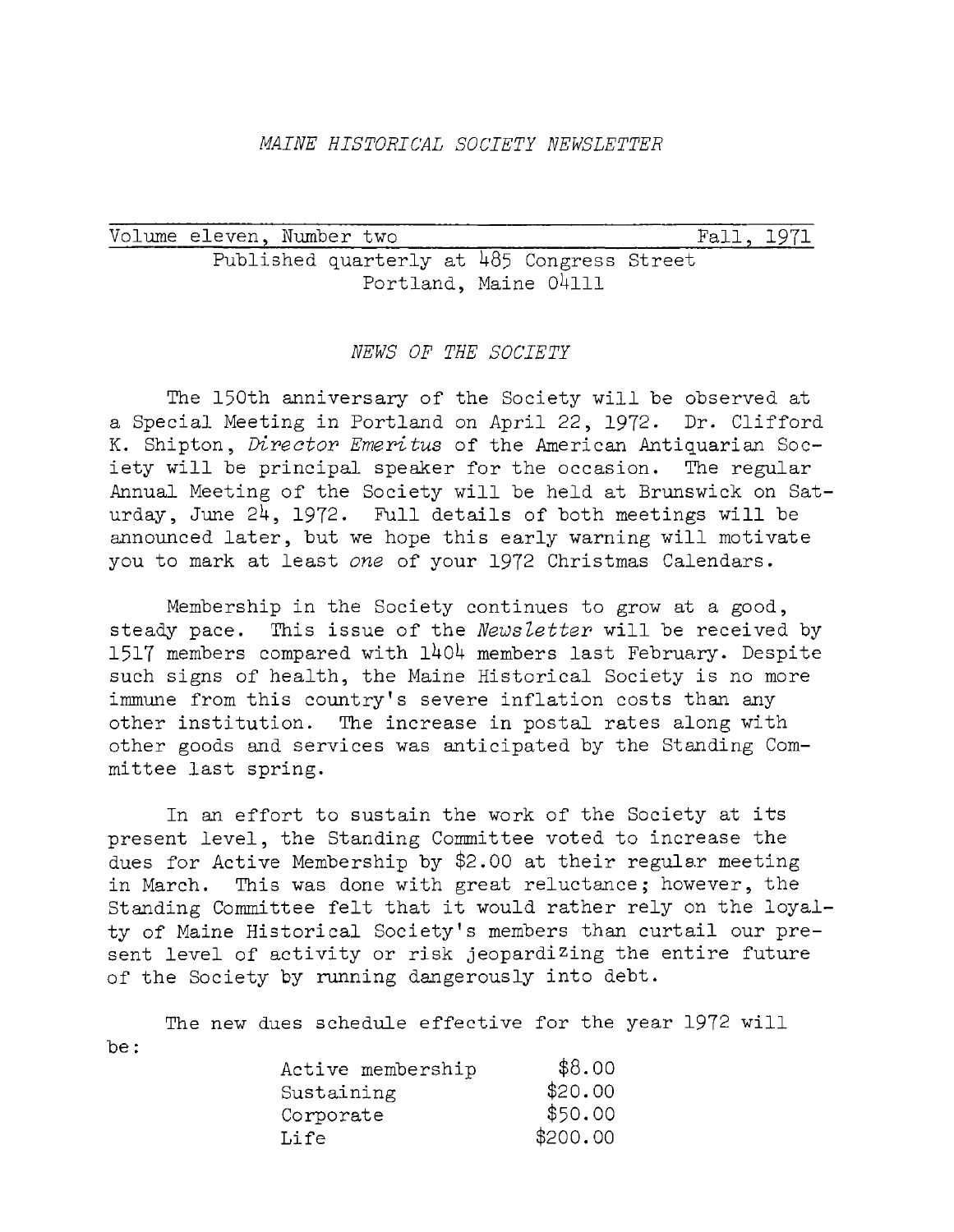Ronald F. Banks' *Maine Becomes a State*, the Society's contribution to the State Sesquicentennial observance last year, has received high praise in the *New England Quarterly<sup>&</sup>gt; Journal of American History^* and the *William and Mary Quarterly• 99®* copies were sold by the end of August. If your Christmas list is still incomplete, you may wish to give <sup>a</sup> copy to someone. If it is not in your bookstore, copies may be ordered from *Barre Publishers* in Barre, Massachusetts or the *Wesleyan University Press* in Middletown, Connecticut. At the same time you will be helping the Society since royalty is received from each copy sold.

Again with Christmas in mind, <sup>a</sup> gift membership to Maine Historical Society could be a refreshingly different idea for the right person on your list. He or she will receive six publications during the year — four *Newsletters* and two special publications, free admission to the Wadsworth-Longfellow House and active membership in the fourth oldest historical society in the United States.

*Wadsworth-Longfellow House:* The number of visitors to the Wadsworth-Longfellow House exceeded last year'<sup>s</sup> figure by 908. 10,695 enjoyed the House and Garden between mid-May and October this year. The Wadsworth-Longfellow House does not operate at <sup>a</sup> profit, but the modest visitor's fee usually allows it to be self-sustaining unless <sup>a</sup> major repair is called for such as a new roof a couple of years ago, or <sup>a</sup> new furnace which will be needed in the very near future.

The Society considers it not merely <sup>a</sup> trust but <sup>a</sup> privilege to be able to share this historic treasure with the public during at least four months out of the year. The immense job of maintaining the House in an immaculate state of preservation is frequently taken for granted. However, <sup>a</sup> new low was reached this year when the City of Portland valued the Society's efforts so little that for the first time in many years, it contributed not <sup>a</sup> penny towards the work of the Society.

> *May we take this opportunity to wish you all a very happy holiday season, and express our thanks to all members of the Society for their generous support and many contributions during the past year.*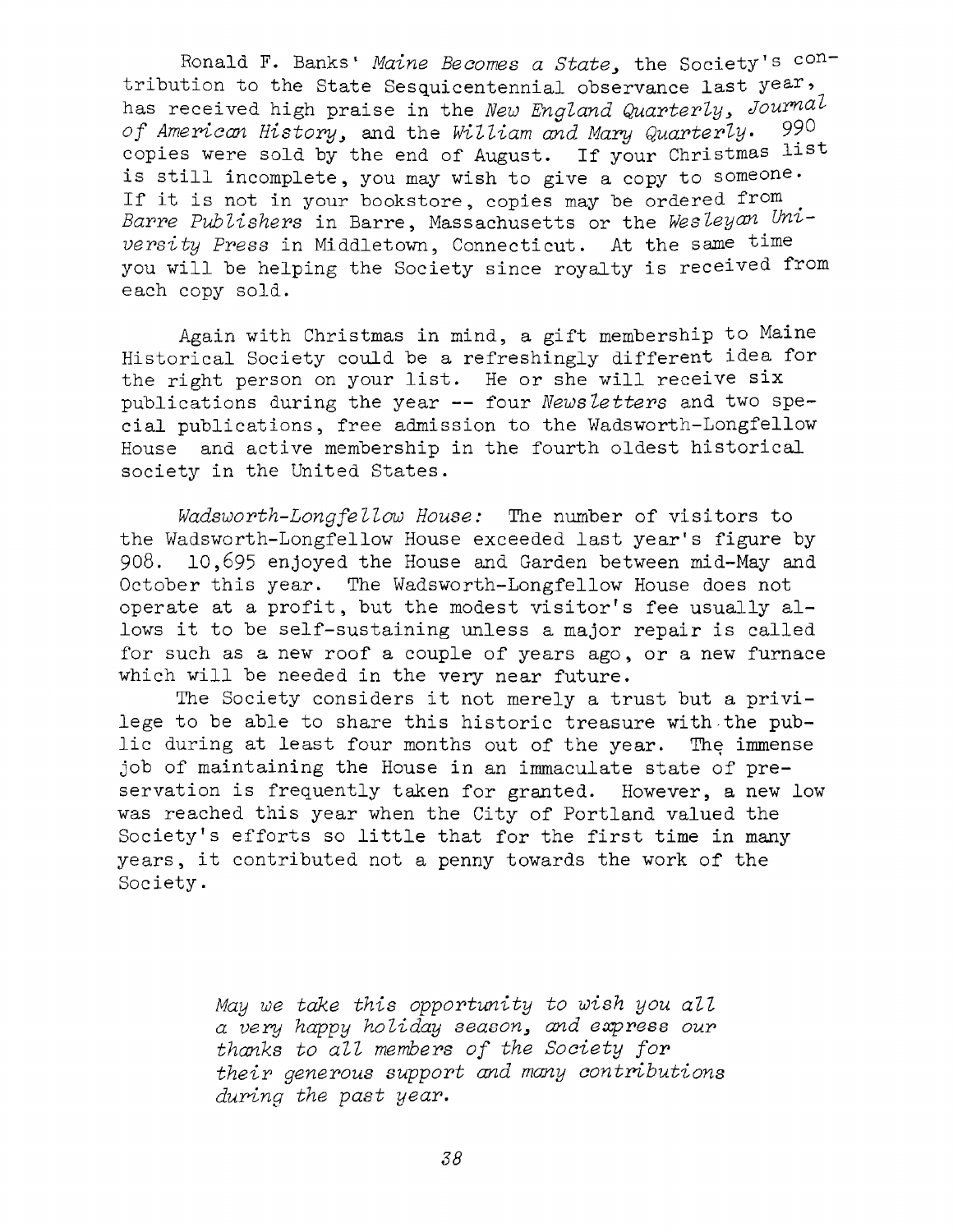*From MAINE Bangor:* George D. Carlisle, Garrett D. Speirs *Bath:* Mrs. Francis C. Palmer, Mrs. Alice H. Rodney *Bingham:* Arthur R. Macdougall *Brunswick:* Mrs. George A. Ricker *Cape Elizabeth:* Frank N. Strout *Freeport:* Halton E. Merrill *Gorham:* Maurice M. Whitten *Mattawamkeag:* Miss Sheila E. Burke *Norway:* Kenneth LaFleur *Portland:* Harlan Baker, Forbes 0. MacVane, Mrs. Edward W. Merrill, Stephen H. Snell, Paul A. Wescott *South Portland:* Miss Margaret Gray, Mrs. Beatrice Hebert, Richard J. Kahn, Mrs. Raymond Kierstead, Richard S. Leonard, Mrs. James R. Nickels, Terrance A. O'Donnell, Mrs. Rita Preston *Thomaston:* Beniah C. Harding *Waterville:* Mrs. J. M. Carpenter *Weeks Mills:* Larry H. Baker *Whitneyvi lie:* Mrs. Betty L. Hennessey *Yarmouth:* Mrs. Warren E. Peterson, Clifton R. Sargent, Jr.

*Other States ILLINOIS Evanston:* Theodore F. Freeman, Jr. *MASSACHUSETTS Cambridge:* John H. Ross *Dedham:* Mrs. Ralph Redman *Newton Centre:* Ellis Spear *Newtonvilie:* William N. Locke *Springfield:* William J. Russell *West Newbury:* Mrs. Paul M. Byron *NEW HAMPSHIRE Hampton:* Stillman M. Hobbs *NEW YORK Bronx:* Terrence F.X. O'Donnell *Lockport:* John M. Potter *Roslyn Heights:* Mrs. William F. Tarlow *PENNSYLVANIA Pittsburgh:* William Myers *RHODE ISLAND Barrington:* Chester A. Files, Jr. *Providence:* Mrs. William N. Davis.

*NEWFOUNDLAND St. John's:* John G. Reid.

*LIFE MEMBERS*

Miss Margaret J. Tibbetts *Bethel, Maine*

George R. Hutchinson *South Portland, Maine*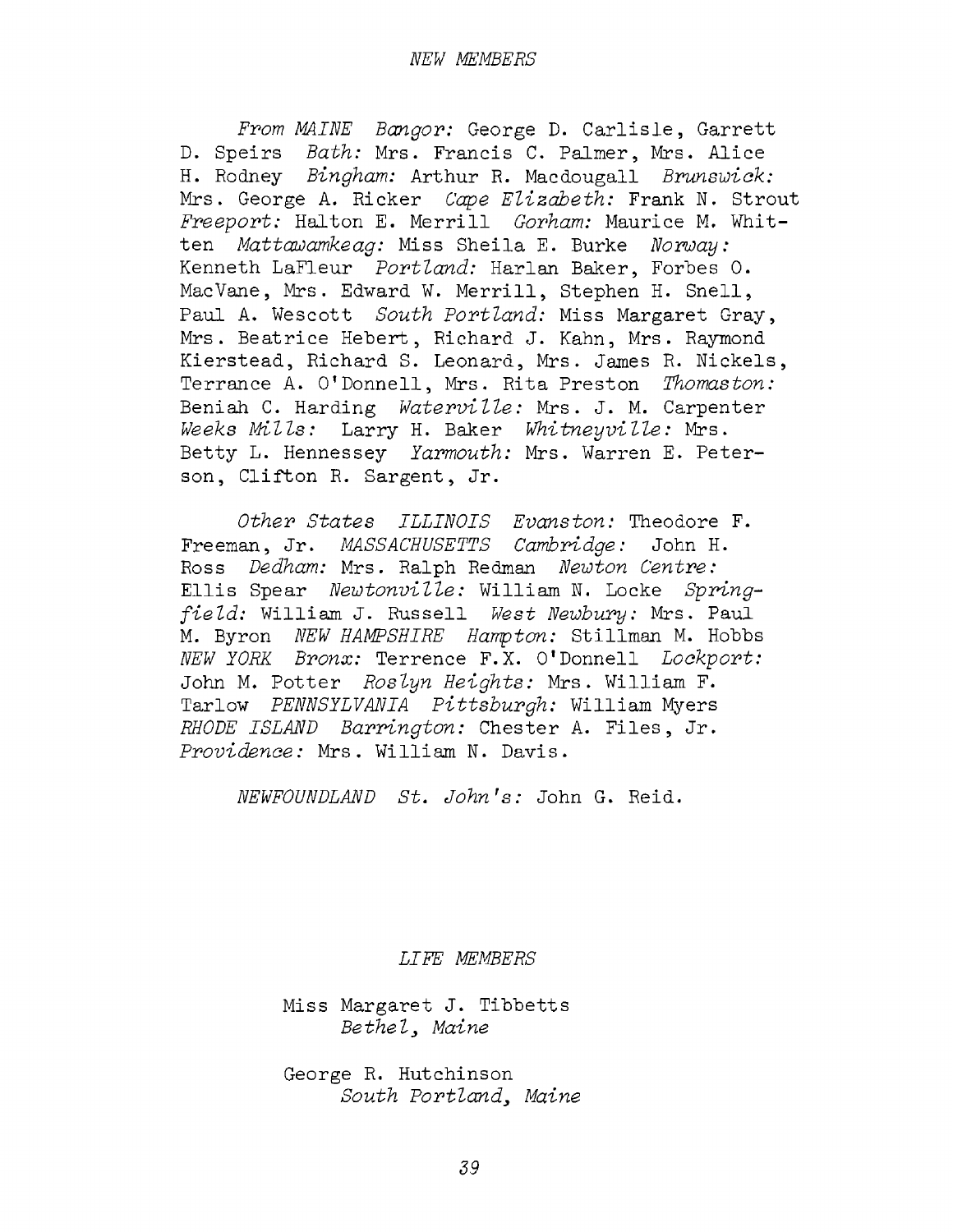### *NEWS OF OTHER SOCIETIES AND INSTITUTIONS*

*Maine League of Historical Societies and Museums:* The Maine State Archives and State Museum were hosts for the annual meeting of the Maine League this year which now numbers <sup>115</sup> museums and historical societies. The following officers were elected for the ensuing year: William B. Miller, *President;* Harry W. Rowe, *Vice President;* Samuel S. Silsby, Jr., *Secretary;* and James Silsby, *Treasurer.*

*Harry Martin Jones honored:* On Sunday, August 29, 1971, Harry Martin Jones, having flown in earlier in the week from Tulsa, Oklahoma, at the age of 81, was <sup>a</sup> very happy man. On that sunshine filled Sunday he was honored by the town where he spent so many of his years.

In 1919, some <sup>52</sup> years before, a few farsighted Old Orchard Beach, Maine hotel men guaranteed Harry M. Jones \$300.00 to start <sup>a</sup> flying service at the well known resort area. Promptly buying a surplus Army Jenny, Jones began a service on the beach that was to last almost twenty years and bring Old Orchard Beach to the front pages of the world'<sup>s</sup> newspapers.

Known as "The New England Aviator" since before the first World War, Jones had learned to fly in 1912. In early 1913, he became the first (and only) aviator to land on Boston Common. He carried the first Air Parcel Post (baked beans) from Boston to New York City - in only 56 days! An instructor for the Army during the war, upon discharge located his home at Old Orchard Beach, Maine.

Flying Jennies and Standards, and later one of the first Stinson Detroiter cabin biplanes, Jones had carried thousands of passengers and taught hundreds to fly by 1927. Being able to fly only at low tide, and having volume traffic only in the summer, he rounded out his activities by flying <sup>a</sup> Curtiss MF Seagull flying boat from Long Lake at Naples, and running a radio shop in the nearby city of Portland.

The big excitement at Old Orchard Beach, I suppose, really all began on September 1, 1927, when J.D. Hill, <sup>a</sup> pilot of the transatlantic Fokker monoplane *Old Glory,* telephoned Jones, his old friend from Army days. He wanted to inquire about the possibility of using the beach for their take-off, as Roosevelt Field in New York was rain-soaked and too short for their heavily loaded plane to take off. Lindbergh had landed on the beach earlier in the season when he couldn'<sup>t</sup> find the Portland Airport in the fog, and on August 25th *Pride of Detroit* had stayed overnight on her round-the-world flight. The succession of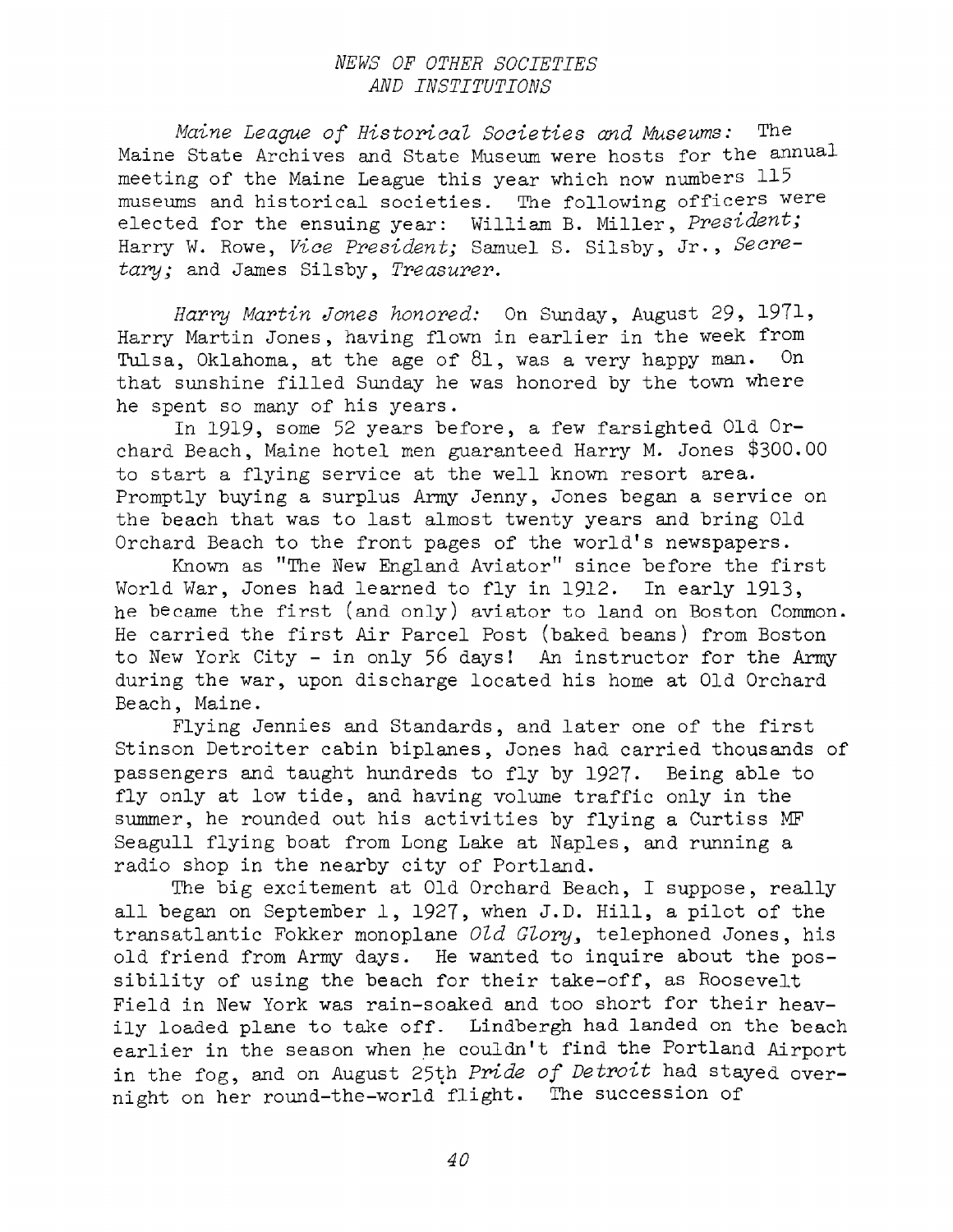trans-Atlantic attempts which followed during the heyday of daring aviators made Old Orchard Beach, Maine a household word in millions of homes around the world.

At  $4$  P.M. on this happy Sunday, the Maine Aviation Historical Society and the Old Orchard Beach Historical Society held <sup>a</sup> brief ceremony in Veteran'<sup>s</sup> Memorial Park in front of the Edith Belle Libby Library, Jerome A. LePelletier, President of the Old Orchard Beach Historical Society presiding. After the invocation and the introduction of the guests, Mr. LePelletier read the text of the plaque which will be mounted on <sup>a</sup> large rock in the park. The text reads, "Runway to Glory. Early transatlantic flights from Old Orchard Beach, Maine in recognition of Harry M. Jones, pioneer aviator, whose flying facilities at the beach made these flights possible." This is followed by <sup>a</sup> list of eleven transatlantic flights (or attempts) from Old Orchard Beach from 1927 through 1939.

Linwood Wright, Maine Aeronautics Commissioner, spoke briefly of Harry Jones'<sup>s</sup> contributions to Maine aviation; including his Maine Pilot'<sup>s</sup> License #1, and his appointment as the first Airport Commissioner, as the position was called in 1933. The Honorable Peter N. Kyros, United States Representative from the First District, compared Harry Jones'<sup>s</sup> pioneering with the exploits of the spacemen and their exploration of the moon. He then presented "Captain Jones" with a special plaque from the Federal Aviation Agency honoring him for his contributions to the field of aviation nationally.

Mr. LePelletier then called upon "Captain Jones", as he was known locally, to say <sup>a</sup> few words. He spoke eloquently about his early days at the beach. He said he still couldn'<sup>t</sup> understand why anyone would want to try to fly the Atlantic in those days, money and/or glory being the only answers. After his remarks, Mr. LePelletier unveiled an original watercolor painting of the take-off of the *Yellow Bird* in front of Captain Jones's hanger in 1929. This painting by Arthur G. Hahn will be raffled off this winter to raise funds for this plaque. Ernest Broussard of Old Orchard Beach presented "Captain Jones" with the rudder fabric from his Stinson which was burned in <sup>a</sup> hangar fire. Captain Jones announced that he was leaving his scrapbooks and memorabilia to the two societies to be kept in the Edith Belle Libby Library in Old Orchard Beach, Maine, to be available to all.

A crowd of several hundred then adjourned to the library for refreshments and to meet "Captain Jones", many for the first time and many to renew old acquaintances. He had logged over 10,000 hours in the air and carried over 100,000 passengers before he stopped keeping count. Copies of the new book

*41*